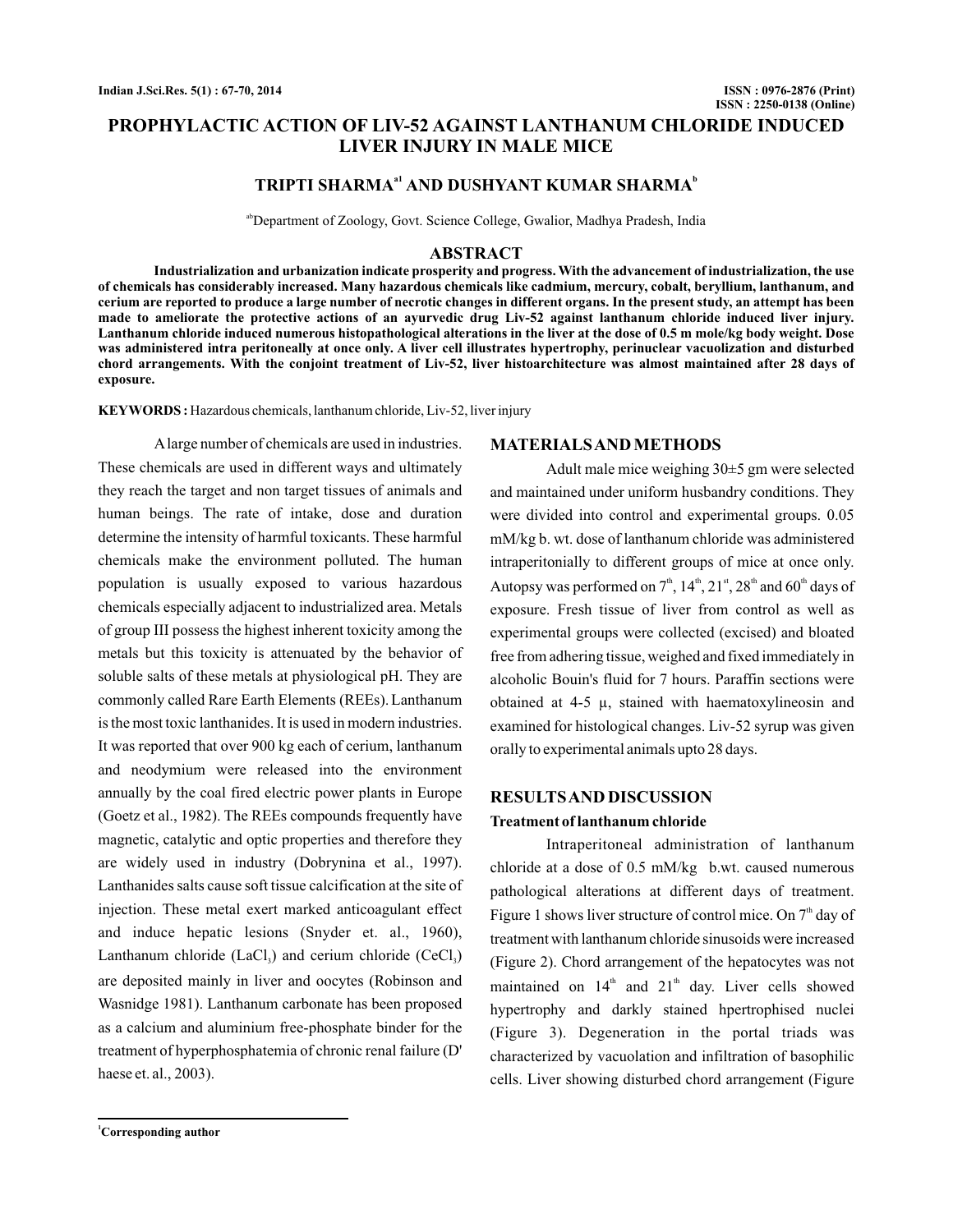



**Figure 3 : Liver cells showing hypertrophy and darkly stained hpertrophised nuclei on 14th day with lanthanum chloride**



**Figure 5 : Structure of liver on 28th day of exposure with lanthanum chloride**



Figure 1 : Liver structure of control mice Figure 2 : Structure of liver on 7th days of **treatment with lanthanum chloride**



**Figure 4 : Liver showing disturbed chord arrangement on 21th day with lanthanum chloride**



**Figure 6 : Structure of liver on 60th day of exposure with lanthanum chloride**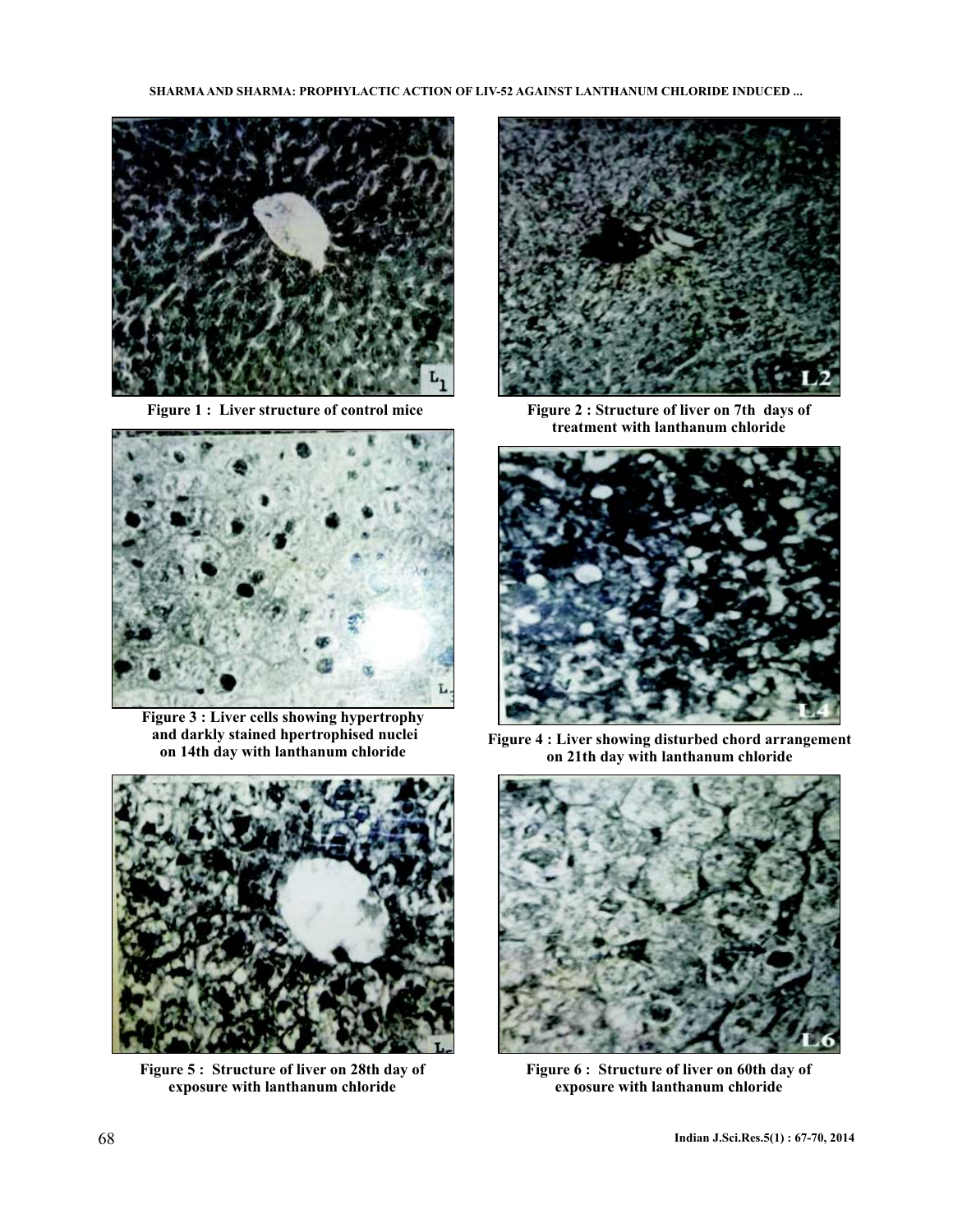

**Figure 7 : Structure of liver on 7th day of exposure with conjoint treatment of Liv-52 and lanthanum chloride**



**Figure 9 : Structure of liver on 28th day of exposure with conjoint treatment of Liv-52 and lanthanum chloride**

4). On  $28<sup>th</sup>$  day of exposure, a number of anucleated hepatic cells were observed. Endothelial lining of the central canal was damaged and the lumen contained debris. Hypertophy , vacuolation and granulation were observed (figure 5). On  $60<sup>th</sup>$  day of treatment, kupffer cells population was increased. Leucocytic infiltration was observed among the hypertrophied hepatocytes. Darkly stained nuclei were also observed (figure 6)

## **Conjoint treatment of Liv-52 and lanthanum chloride**

With the conjoint treatment of Liv-52 and lanthanum chloride, on  $7<sup>th</sup>$  and  $14<sup>th</sup>$  day of treatment, sporadic congestion was observed in the central canal, chord arrangement was not maintained. Granular cytoplasm, hypertrophied hepatic cells, granulation and vacuolation were clearly visible (figure 7). In some region necrosis and focal degeneration was observed (figure 8).



**Figure 8 : Liver showing necrosis and focal degeneration on conjoint treatment of Liv-52 and lanthanum chloride**



**Figure 10 : Structure of liver on 60th day of exposure with conjoint treatment of Liv-52 and lanthanum chloride**

After 28 days of treatment irregular hepatocytes with dark nuclei were observed. At some places karyolysis was observed in some vacuolated hepatic cells. After 28 days of exposure, liver histoarchitecture showed less damage as compared to lanthanum chloride per se treated mice. Some hepatic cells were cuboidal and chord arrangement was maintained around the hepatic sinuses. (figure 9). In some cells karyolysis was observed. In hepatic parenchyms regenerative changes were observed in the cytoplasm and nuclei. At  $60<sup>th</sup>$  days the liver picture was more or less normal with slight damage. Portal triads and sinuses showed normal structure. However, leukocytic infiltration was observed in the peripheral region. Shape and size of hepatic cells were maintained. (figure 10).

The histopathological changes occurring in experimental conditions provide definite information about